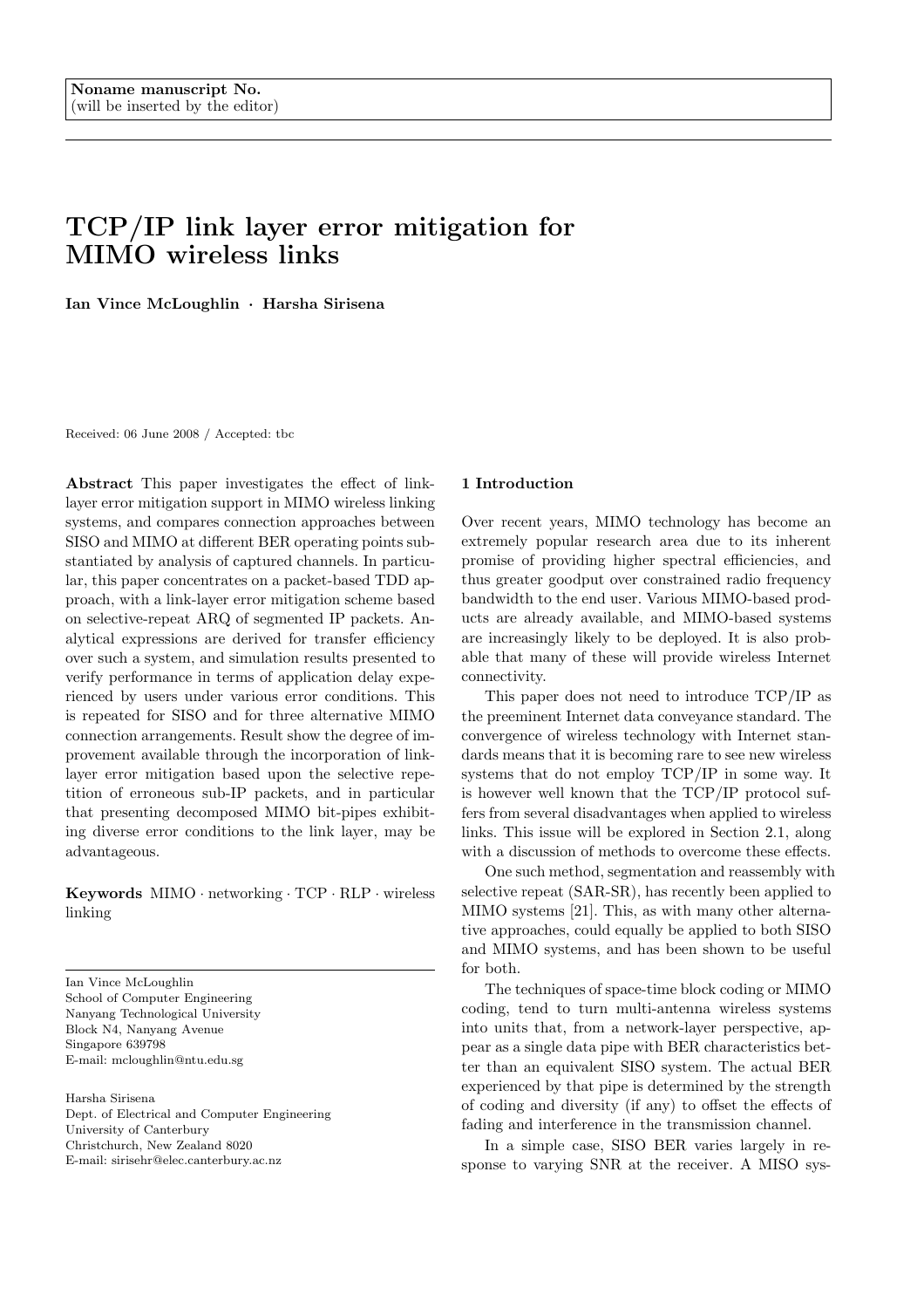tem with two transmitters could use both transmitters at half power to achieve similar results, on average, to the SISO alternative. A better method would be to apply transmit antenna selection to always choose the antenna that results in the better BER at the receiver [19], thus employing spatial diversity to improve goodput [14]. An Alamouti or time-reversal space-time block coded (TR-STBC) system goes further by using those two transmitters simultaneously to achieve improved goodput [13].

The important point is that each of these examples, from a network layer perspective, provide a single data pipe for the conveyance of TCP/IP data, hiding the reality of multiple underlying physical or logical channels. Previous work tends to maintain the single pipe connectivity at the link layer and above [21].

This paper by contrast, considers the situation where the underlying MIMO data pipes are made available at the data link layer. Data transmitted by each pipe may then be conveyed as separate logical or physical bitstreams, either through decomposed MIMO channels, or through physically separate links. In such a scenario, TCP/IP data streams conveyed through different pipes will be subject to different degrees of time varying BER. This observation has also recently been considered for ARQ strategies [4] in  $2 \times 2$  MIMO systems, and in the scheduling of MIMO ad-hoc networks [5], both with good results. Both effectively extend the antenna-selection strategy [19] into the link layer, utilising channel-state information (CSI) fed back from the receiver to transmitter to direct future transmission strategy, since both are directed by receiver signal-tonoise.

The intention of this paper is different. In this research, we do not rely upon CSI feedback, or propose a particular ARQ or scheduling scheme. Instead, we demonstrate, using both simulated MIMO systems and results from an experimental MIMO testbed, that treatment of decomposed MIMO channels with separate radio link protocol (RLP)-like error mitigators can have advantages over a combined mitigation approach under certain circumstances. In addition, rather than focus on any one particular MIMO system implementation, we extend the approach by noting that the characteristics of such systems are sufficiently described by perpacket BER time evolution for individual channels, to determine the benefit of using a particular connection strategy.

There exist three possible connection classes in MIMO systems that allow the link-layer to access decomposed channels. We explore and compare each of these, through simulations using real captured channel characteristics (which are themselves briefly analysed in Section 3),



Fig. 1 Block diagram of  $4 \times 4$  link data handling structure.

in addition to the more standard MATLAB simulation models.

The real channels were derived from a MIMO product which provides internet connectivity at distances up to 40 km (near-line-of-sight) at up to 288 kb/s within a 25 kHz UHF channel [21]. In fact the technique has also been validated for a 4 ×4 MIMO system with wideband microwave channel, DQPSK modulation, and decision feedback equalization [10]. Obviously such systems are inherently similar in the discussed aspect (namely multiple underlying physical or logical wireless connectivity) to widely deployed MIMO-based systems such as 802.11n. A block diagram of the underlying structure of a generic MIMO system is given in Fig. 1, showing the data link layer along with multiplexers feeding data through MIMO channels at the physical layer.

This paper begins by presenting the physical testbed in Section 2, then discusses channel characteristics in Section 3. From this, system simulations are developed in Section 4 and results shown in Section 5 before Section 6 concludes the paper.

# 2 Wireless MIMO Linking System

MIMO coding, channel estimation, equalisation and so on occur at the physical layer, with some form of data interface between this and the data link layer. The nature of this interface will form the basis of discussions in Section 2.2.

Consider a system using the link layer mitigation system (LLEM) derived in [21], namely packet segmentation and reassembly (SAR), with a selective per packet repeat ARQ mechanism. The LLEM in question was optimised for an average raw-channel BER in the region of 10<sup>−</sup><sup>3</sup> , and designed to deliver a corrected data rate for TCP packets of 10<sup>−</sup><sup>7</sup> . Based on these constraints, a sliding window protocol with selective request and resend operating on small packets, was adopted rather than a FEC-based scheme which might be better suited to alleviating higher experienced BER.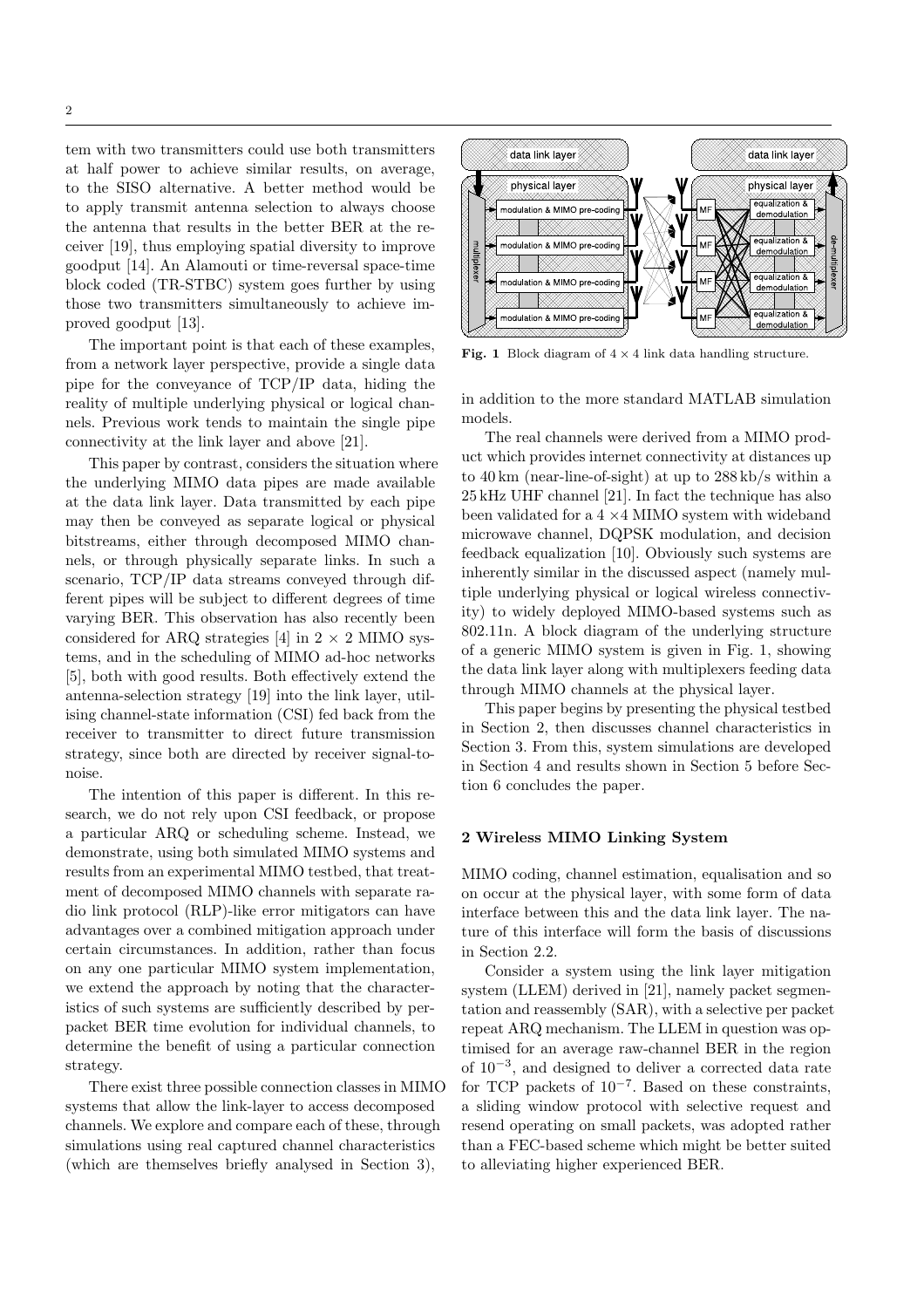

Fig. 2 Block diagram of the baseline system from a network services perspective.

Note that a similar segmentation technique is used in the radio link protocol [9], although in the system used here, the control scheme is a selective-repeat sliding window protocol based on error detection of segmented frames through a CRC byte, and of PPP encapsulated IP packets through the encapsulation CRC.

The block diagram of the system from a physical layer perspective is shown in Fig. 1, whereas a network services perspective of the system is provided in Fig. 2.

Both OPNET and MATLAB simulations were constructed of this basic system, with the aim of exploring how goodput and other factors change, based upon LLEM structure and interconnection arrangement. Results from this study will be presented in Section 5 after the system structure and channel characteristics have been discussed and defined.

# 2.1 Provision of wireless IP services

Wireless environments are generally characterized by higher error rates than for wired Ethernet transport. Because of this, the transport protocol usually used for Internet traffic on traditional Ethernet networks, designed and optimised for operation with low error rates, will be suboptimal. In a wireless environment, TCP tends to assume packet loss as being caused due to congestion rather than through bit-errors, and responds according to this incorrect assumption [18]. TCP invokes congestion control for wireless channel losses, thereby degrading overall system performance.

Many TCP modification schemes have been proposed for wireless systems, including split connection approaches [2][8], and the more widely used technique of link layer modification, including the Berkely Snoop protocol [3]. Most assume that the physical layer characteristics are transparent to higher layers, although the snoop protocol advertises a cross-layer approach which employs a snoop agent at a wireless base station to decouple the potentially more numerous Ethernet hops from the single wireless hop, to 'hide' the characteristics of the wireless segment from the wider network,

enable fast retransmits, and allow for explicit congestion notification when congestion does really occur.

In the scenario under consideration, a PPP session is established between two endpoints prior to the data transfer phase and maintained until the data transfer is complete. The data link layer is responsible for providing a reliable transfer service in the sense of low BER traded off against variable latency according to the requirements of the higher layer protocols. But at the same time it must hide errors on the wireless link from the higher layer protocols in a similar way to Snoop. In order to achieve this, the LLEM system provides facilities for local segmentation/reassembly of the datagrams, error detection and recovery [21]. To provide reliability to the higher layer protocols it also offers in-order delivery of datagrams and uses active queue management to minimise latency and buffer memory requirements. It is designed to be transparent to both TCP and IP.

At the TCP layer, a senders slow start algorithm uses TCP segments to control the flow of data. This may require the segment size to be large to quicken the data flow. But this kind of flow is disadvantageous when used over a wireless link, since the larger the packet, the higher the probability of erroneous reception.

Segmentation and reassembly (SAR) implemented at the link layer allows segmentation of packets arriving from the higher layer into small sized link layer radio frames which are then transmitted over air more efficiently. This efficient transmission of the radio frames is managed by the link layer error recovery mechanism which uses a Selective-Repeat ARQ algorithm [1]. In such an algorithm, only the packets which are received in error are to be retransmitted by the sender. It is possible to implement this as either an ACK-based or a NACK-based system, but in this case the NACK-based system was selected due to being more straightforward to implement. The efficient SR-ARQ, working in the data link layer, retransmits erroneous frames to prevent frequent invocation of TCP retransmit strategies.

Although SR-ARQ proves to be efficient, it does not provide for in-order delivery of all frames. Out-of-order frame reassembly would result in a corrupted IP packet, potentially triggering the TCP fast retransmission and recovery algorithm – definitely an unfortunate consequence in terms of performance. To overcome this, radio frame reordering is performed in the receive link layer such that only in-order frames are delivered to the higher layer. This consequently requires frames to be indexed, and thus imposes a small packet length overhead.

Fig. 3 shows part of a PPP packet subdivided into two wireless transmission frames of fixed size 32 bytes,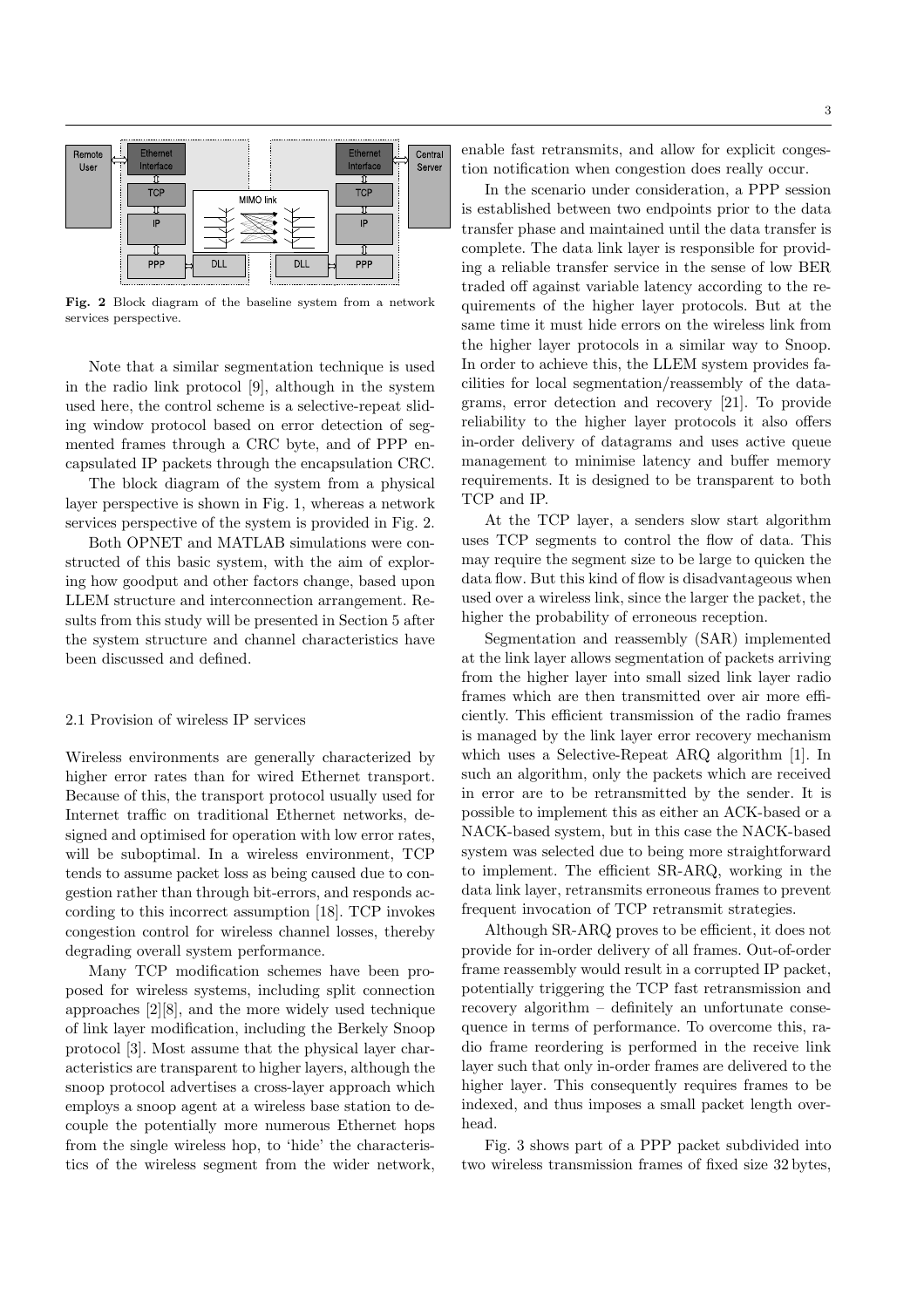

Fig. 3 Over air radio frame transmission format

4

comprising 29 bytes of payload and 3 bytes of header/tail. Thus a 580 byte IP packet encapsulated by PPP will be segmented into 21 radio frames. A 7-bit sequence number accompanies each frame, and a NACK field allows frames to be units of negative acknowledgment, as well as transmission or retransmission (where necessary).

Frames queued for transmission are buffered in the link layer, then copied and stored into a retransmission buffer. The sending side maintains a transmission window which is incremented when a frame is transmitted and shortened by one when the receiver receives the frame correctly. At the receiver, the received frames are checked for error. Uncorrupted frames are passed on to a reassembly buffer. However, if any of the frames is received with an error, the receiver replies with a NACK, specifying the sequence number to resend.

When the sender receives a NACK, it extracts the corresponding frame from the retransmission buffer and loads it into the transmission queue, with higher priority than the current transmitting frames. Counters track retransmission attempts and limit the number of retries for each corrupted frame, after which frames are dropped.

Like TCP, the link layer at both the sender and receiver maintains a sliding window, identified by set of three variables, continuously updated to track outgoing and incoming frames and to identify the current window limit. On the receiver side, the receiver window checks arriving frames for sequence number. If the sequence number falls within the window and it is not already stored, then it is accepted into the re-sequencing buffer.

Training frames are exchanged by both ends of the link to maintain synchronization, and to calibrate the wireless channel equalizers. This training exchange is repeated periodically, triggered when a link is lost, when performing error detection and recovery, and after a large string of errors indicating ageing channel estimates.

In the system described, IP packets are thus conveyed over the air interface by being split into smaller radio frames which are managed by a sliding window protocol. Control frames are redundantly Hamming coded with parity to give two copies of each control word per frame, and a CRC within each of the Hamming coded

blocks. Only control frame halves with zero unrecoverable errors are accepted.

These measures bring final control frame error rate down toward  $10^{-12}$  for a raw BER of  $10^{-4}$ . Control frames are sent on change, and always repeated multiple times. A single missing control frame will result in a single data radio frame being corrupted, and necessitate resend of at worst two IP packets if the transition between these happens to occur within the lost block. Since the error rate for control packets is so low, and the effect of erroneous reception so localised, the simulations and test conditions described in this paper assume in each case that control packets are communicated error-free, thus simplifying the model construction.

The system is essentially symmetrical, modelled as two computers connected to LANs, exchanging IP datagrams over a wireless link bridging the two LANs.

# 2.2 Physical layer connectivity

Although previous work applied the LLEM system to a MIMO wireless link, the LLEM system itself operated on a single data pipe [21]: the physical layer presented a single data interface to the data link layer, and underlying MIMO processing within the physical layer similarly reduced the multiple antenna transmission arrangement into a single composite data channel (represented by the multiplexers in Fig. 1) albeit with improved BER.

However there is an alternative arrangement possible where more than one data pipe is made available by the MIMO hardware (the term 'MIMO channel' will be used in this context as a shorthand to describe either separate physical communications links, or separate logical communications links such as eigenchannels) [22]. In a single data pipe arrangement, individual bits from the data stream would be multiplexed, coded or water-filed over underlying logical or physical MIMO channels. The effect of differential error rates exhibited by different MIMO channels would be spread over all transmitted bits.

A multiple data pipe arrangement, by contrast, allows different bit streams to experience the different underlying error rates. Multiplexing can then be employed at a radio-frame or IP packet level, with alternating frames or packets being conveyed in their entirety over the same MIMO channel. Thus at any one time, several radio frames may be conveyed bitwise in parallel. Recently, this idea has also been explored by ElBatt [5], directed by receiver SNR.

We argue that typical MIMO multiplexing, coding, water-filling and so on take no account of TCP packet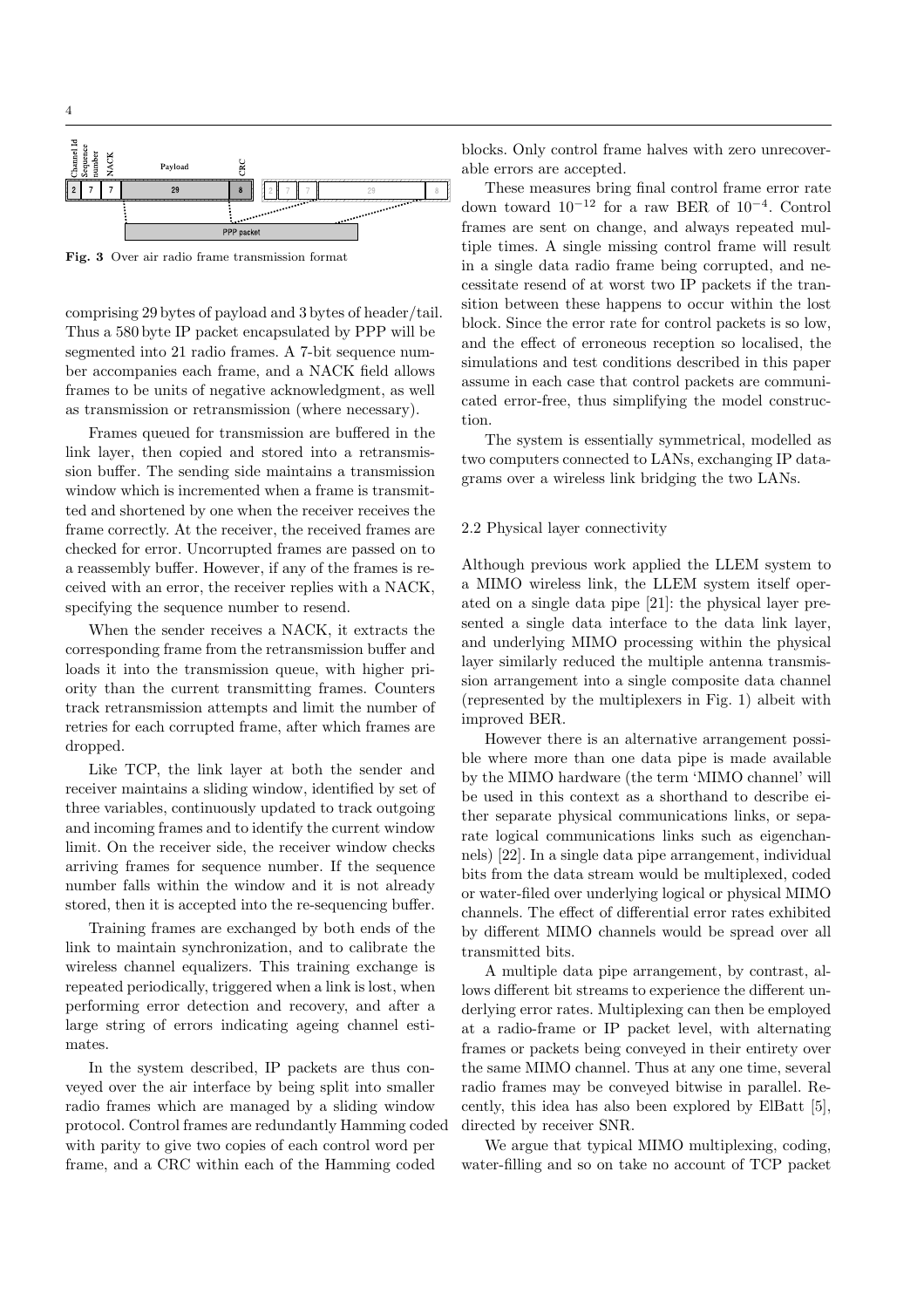structure or radio frame structure, and hypothesise that taking the radio frame structure into account when multiplexing packets across multiple channels can improve performance in some circumstances.

Two connectivity alternatives exist, based on whether the MIMO system can provide a single data pipe, or can provide separate data pipes to the link layer. The first allows the data-link layer to operate as if a SISO system were in use, but one in which the capacity and error rates that the system provide by the physical layer have benefited from MIMO coding improvements. The second allows the data-link layer to multiplex datagrams between each of the data pipes presented to it at the physical layer for transmission, and must of course then reassemble these during reception. Furthermore, if the underlying MIMO techniques being used provide separate channels with differing error or rate properties, then this must be compensated for in the data-link layer rather than (or maybe as well as) in the physical layer.

Three mitigation arrangements are considered on the basis of these two connectivity alternatives, namely the single-, dual- and paired-LLEM arrangements.

The single-LLEM structure, shown in Fig.4a applies LLEM by simply multiplexing symbols on to the available transmit antennae in a round-robin fashion. A single sliding window transmit buffer, and reassembly buffer are provided in this system. Radio frame resends are handled by the next available transmission slot. This basic structure was paired up to create the dual-LLEM system of Fig. 4b in which independent radio link protocol blocks are employed for each channel, and the transmission multiplexing takes place prior to the link-layer processing. This means that bytes from each IP packet are passed to the independent processing units to form, and transmit, radio frames. Otherwise, processing is performed in much the same way as in the single-LLEM structure, with NACKs are handled on a per-channel basis.

The final arrangement, the paired-LLEM system, employs a single transmission processing block for all antennae, but maintains the per-antenna transmission buffer of the dual-LLEM system. For a two-channel example, radio frames are transmitted over channel 1 or channel 2 in a round-robin fashion based on slot availability. Retransmissions due to NACKs are always transmitted on the next available slot irrespective of channel. Thus a transmission error over channel 1 may result in a retransmission on channel 2. A block diagram is shown in Fig. 5, where the output multiplexing for both transmit channels is indicated at the output of the transmit processing blocks.

All are MIMO systems, designed to out-perform their SISO counterparts in various ways. Identical low-latency



Fig. 4 Single (a) and dual (b) LLEM structures for two-channel processing



Fig. 5 Paired LLEM structure for two-channel processing

SR-ARQ algorithms with SAR were implemented just below the PPP layer at either end of the wireless link for each arrangement. The difference lies in the underlying connectivity, and the number of re/transmission buffers required. All structures were simulated in handling TCP/IP traffic over various wireless channels.

## 3 Channel characteristics

Multipath signals from each of  $N$  transmit antennae to each of M receive antennae will have different characteristics which evolve over time - usually slowly in a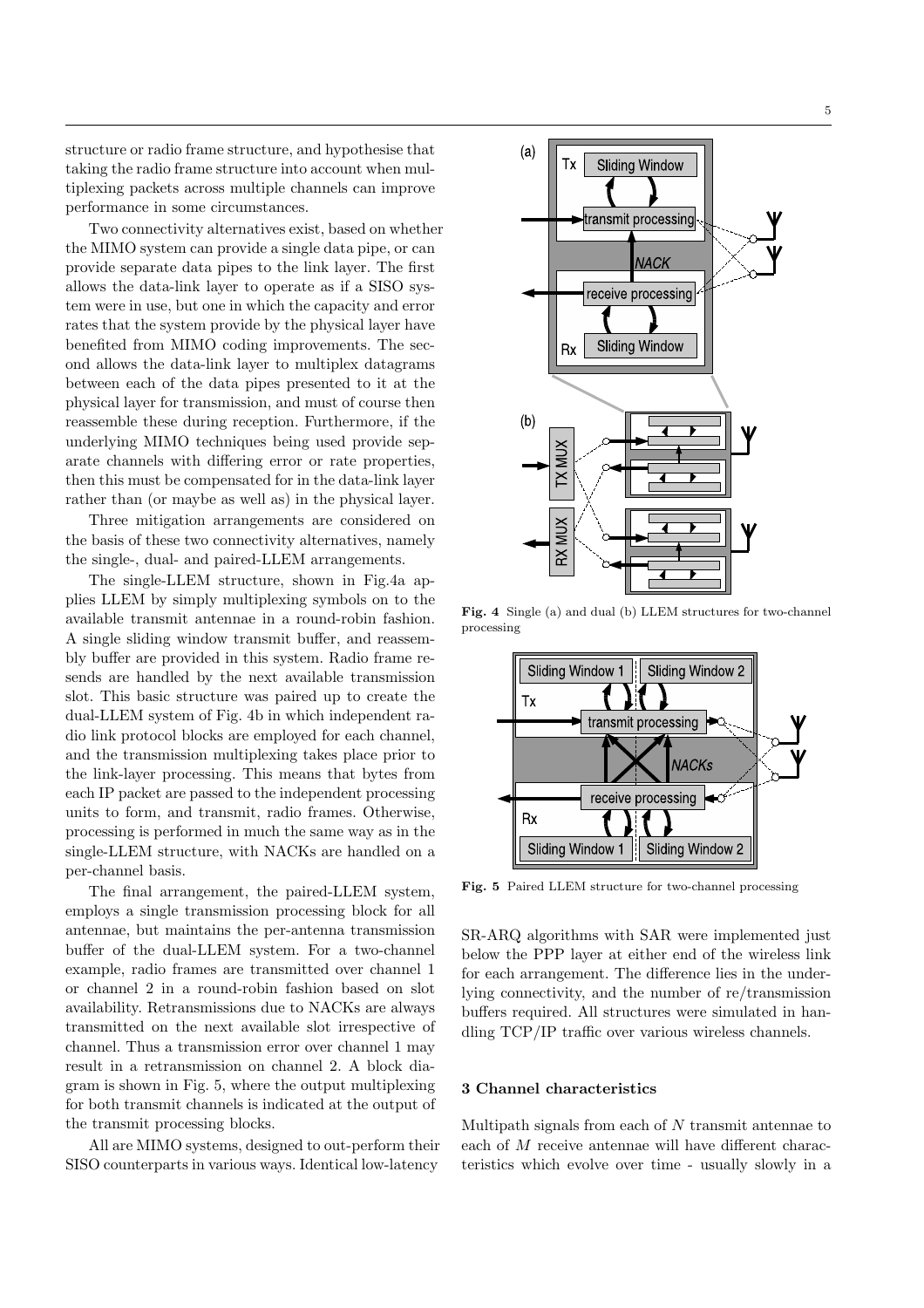fixed system, and more rapidly where mobility is involved. Studies performed for antenna selection reveal that channel characteristics are often unequal [14] - in a two channel system, one channel typically has significantly lower BER than the other. In fact this is one of the motivating factors for considering antenna selection.

In a MIMO system, at some particular instant it is likely that all channels are exhibiting different levels of BER, and can be ranked in an order of goodness, and that the ranking changes from instant to instant. The speed at which the ranking changes is related to the stationarity of the channels.

## 3.1 Simulated channels

In a simulation system, the path from transmitter to receiver may be modelled by a combination of additive white Gaussian noise (AWGN) at given signal-to-noise ratio (SNR) and some flat or frequency-selective fading. In the absence of inter-symbol interference (ISI), inter-carrier interference (ICI), phase offset, equalization error or other distortion, AWGN alone contributes to received errors, such that the probability of error in a received bit for a BPSK modulated signal is shown in (refeq:Pe) for a ratio  $\gamma = 2 \times Eb/N$ o of energy per bit to spectral noise density [11]:

$$
Pe = \frac{1}{2} \times \, erfc\left(\sqrt{\gamma}\right) \tag{1}
$$

AWGN is added to transmitted symbols in a simulation which are then detected, resulting in occasional erroneous reception. A more realistic scenario for real systems is fading channel modelled as Rayleigh probability density function in (2) for fading envelope variance  $\sigma^2$ :

$$
p(r) = \begin{cases} (r/\sigma^2)e^{-r^2/2\sigma^2} & r \ge 0\\ 0 & r < 0 \end{cases}
$$
 (2)

In practical terms such a channel is generated using a normally distributed selection of random real and imaginary components, scaled to ensure that the channel causes neither energy loss nor gain, and spread over a channel delay length (effectively the ringing time of the channel response). The probability of error for BPSK modulation is then given by (3) over a slow fading Rayleigh channel [11]:

$$
Pe = \frac{1}{2} \times \left(1 - \sqrt{\frac{\gamma}{2 + \gamma}}\right) \tag{3}
$$

In a typical simulation, randomly generated channels are created and maintained for multiple symbol periods, before a new random channel is created (slow

fading). In some cases there may be many thousands of symbols transmitted over a particular channel . In other cases, the channel may be updated once per symbol, or even faster (fast fading). Either way, a great many repetitions of symbols will need to be transmitted over such a system before a statistically relevant measure of BER can be obtained for a given SNR, especially at high values of SNR.

## 3.2 Practical channels

Even though channels may have a Rayleigh probability when averaged long enough, the short-term excursions of different channels differ markedly from the mean. In fact this effect is evident in simulations, and is the reason why lengthy simulations are required to obtain smooth BER vs. SNR plots.

In part, it is precisely this short-term variability in experienced BER, causing the unwanted spikiness of BER vs. SNR plots, that antenna selection algorithms hope to take advantage of. This effect is not confined to simulations: it occurs in real channels. In both cases, a long-term averaged channel BER plot hides significant short-term variability.

Furthermore, although it is recognised that channels change either fast or slow with respect to transmitted data [7], any real wireless system would generally experience periods of rapid change interspersed with periods of slow change [13]. Equalization and channel estimation mechanisms would have been designed to cope with a certain rapidity of channel change (a worst case), but would be over-specified for typical usage. In general, the length of a transmission frame prefixed with training symbols would be set to ensure that channel estimation occurs just frequently enough to match specified rates of channel variation. Any variation more rapid than this would be treated as excess noise, and thus contribute to increased BER.

In a static multi-channel system, channels will undergo largely independent slow variation in channel characteristics due to environmental changes, temperature effects on electronic components and so on, with occasional rapid excursions often due to physical phenomena: the most usual example experienced by the author in an office environment results from a person walking past an antenna array. Sometimes this will cause strongly correlated dropouts on all channels, whilst at other times some channels will be affected more severely than others. Whatever the reasons, such variations exist, and are examined in the following subsection.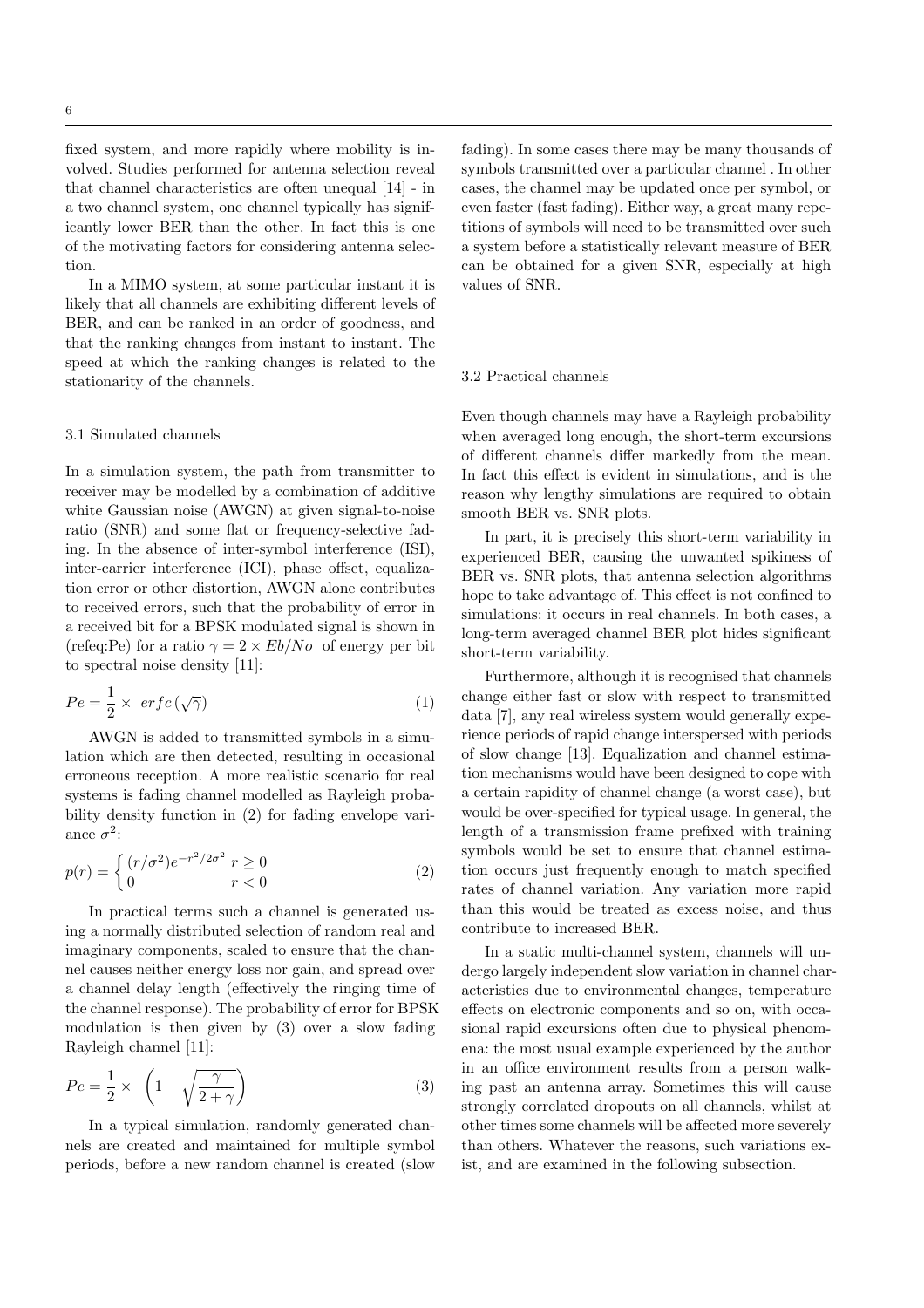

Fig. 6 Normalized per channel BER for real captured packets at 0 dB SNR (top graph) and 5dB SNR (bottom graph) with first and second channel plotted back-to-back in each case, the centre axis denoting zero BER, and each y-axis extreme denoting maximum BER. The mean BER has been overlaid as a dotted horizontal line for each channel.

# 3.3 Captured channels

MIMO channel sounding tests were conducted to explore the statistics of individual channels for three systems: an indoor microwave link employing the Alamoutilike time-reversal space-time block coding (TR-STBC) method over a 2 MHz wide microwave channel [15], a 4x4 MIMO multi-variate decision feedback equalized digital link [10] operating at 2.45 GHz with 17 MHz RF bandwidth over short urban distances, and a 30 km near-line-of-sight narrowband UHF MIMO link [14].

Scatterplots from the 4x4 MIMO system in [12] clearly indicate that irrespective of average performance, every channel had at least a certain duration of good performance. Furthermore, the 2x1 TR-STBC system channels statistics were examined to determine the BER excursions of the individual channels. The results are shown graphically in Fig. 6 where the BER for symbols transmitted through each of the two channels at both 0 dB and 5 dB SNR are plotted. The mean BER per channel at each level of SNR is shown as dotted horizontal lines. What is important to note is firstly that the distribution of BER at each particular channel time instance is highly variable about the mean, and that secondly, apart from some instances where both channels exhibit high BER simultaneously (presumably due to correlated interference), most of the time there is one notably good channel and one notably poor channel.

To explore further, the histogram in Fig. 7 classifies BER results at both 0 dB and 5 dB into 50 bins of difference between the channels. While it can be seen that often the normalized difference between the two channels is within 2% (the high central peak), a very significant proportion of the results lie outside the 2% range.

# 3.4 The impact of these characteristics

Clearly, both these captured channels exhibit significant short-term excursions even where their averaged performance is identical. We will demonstrate later that these dynamic characteristics lead to advantages in employing alternative connection arrangements for MIMO LLEM systems.

It is also instructive to note that, for the purpose of TCP throughput and goodput calculation, it is necessarily only to consider the degree and time evolution (statistics) of BER over a channel, rather than the underlying causes of those BER differences. Thus, since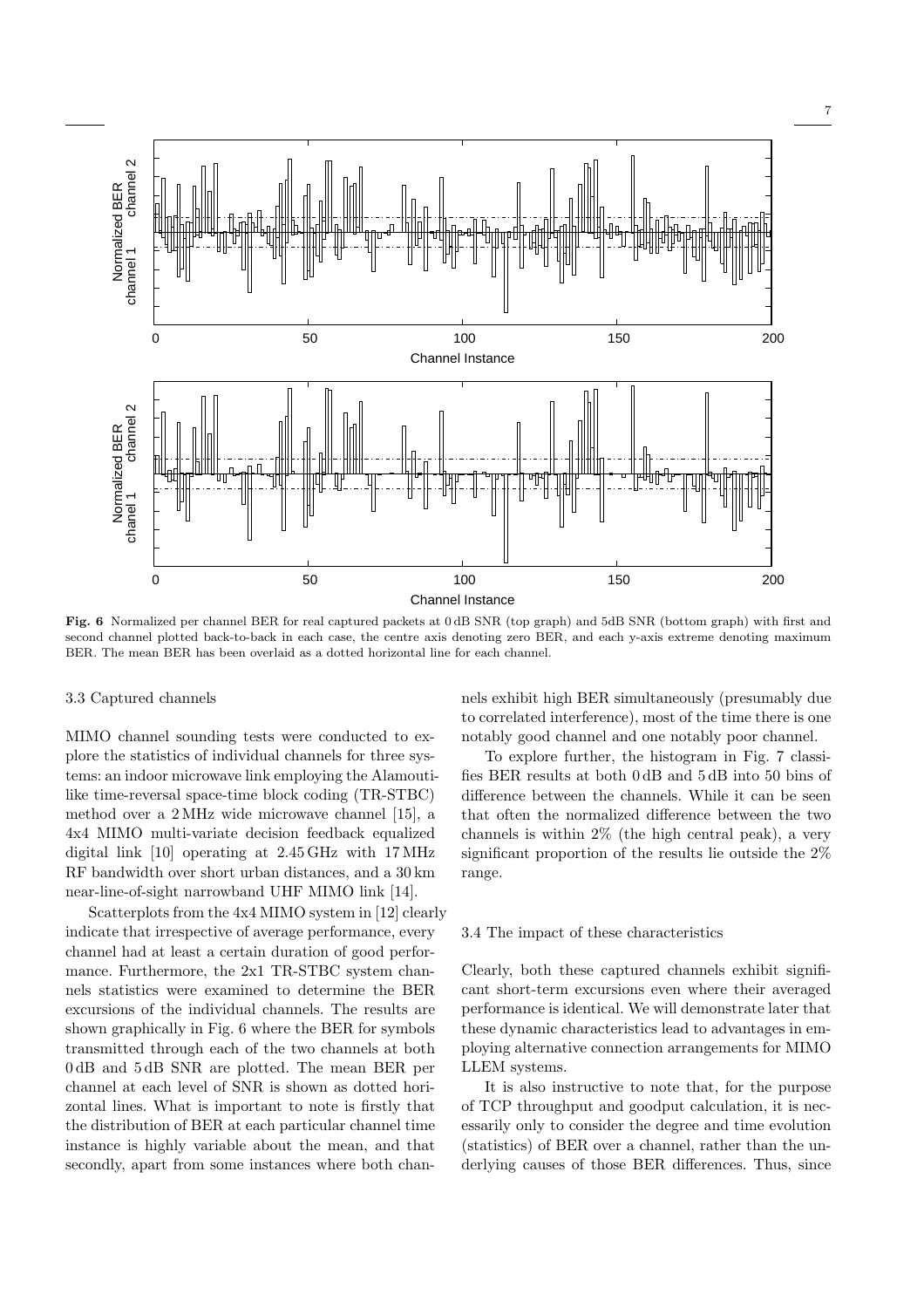

Fig. 7 A histogram showing the per-channel difference in normalized BER performance for 600 complex channel matrices.

the present paper is concerned with the effects on TCP of differing BER over MIMO channels, the discussion of channel characteristics henceforward will be described in terms of instantaneous BER rather than in terms of SNR.

This implies no loss of generality, since almost all published MIMO methods describe in detail their relationship between SNR and BER. In fact, this will allow any MIMO or space-time coding technique (from SNR vs. BER curves/equations), to easily be compared to the LLEM system in this paper.

#### 4 System Evaluation

We will first describe a single-LLEM baseline system, before extending to the MIMO case. The algorithm of Section 2 was implemented just below the PPP layer at either end of a wireless link using ARQ operating on higher layer packets [6]. Error detection and recovery was performed on a per frame basis.

#### 4.1 Analytical Derivation

In the LLEM system, SAR is responsible for packet segmentation while ARQ takes care of local error recovery. PPP packets are segmented into  $N$  fixed size radio frames of length  $P^{seg}$ . Each frame is prepended with its own header size of  $H^{seg}$  by the link layer to complete the frame  $P^{seg} + H^{seg}$  to be transmitted over air. The Packet Error Rate (PER) is dependent upon frame size and BER [16]:

$$
PER = 1 - (1 - BER)^{(P^{seg} + H^{seg})}
$$
\n
$$
\tag{4}
$$

For an optimal ARQ protocol such as SR-ARQ, efficiency depends on packet size as well as error rate:

$$
\mu = \left\{ \frac{P^{seg}}{P^{seg} + H^{seg}} \right\} \left\{ \frac{1}{(1 - PER)^{-1}} \right\} \tag{5}
$$

Applying a semi-persistent version of ARQ, we allow a maximum  $r$  retransmissions per radio frame. This implies that error free delivery cannot be guaranteed [18], but in practical terms, is related to TCP timings. Assuming a random occurrence of radio frame errors, the probability that a radio frame is received after  $r$  retransmission attempts is  $(1 - PER<sup>r</sup>)$ . This is a worst case scenario - in reality, radio links suffer from fading effects and dropouts, a non-uniform error distribution - generally a better scenario for a packet-based ARQ system.

The probability of  $N$  radio frames corresponding to a higher layer PPP packet correctly received after link layer recovery is  $(1 - PER<sup>r</sup>)<sup>N</sup>$ . Therefore the PPP packet discard rate can be computed as  $1-(1-PER<sup>r</sup>)<sup>N</sup>$ .

Since a packet in error is retransmitted up to  $r$ times, the average number of retransmissions required per packet will be  $(1 - PER<sup>r</sup>)/(1 - PER)$  and the average data throughput for the  $N$  packets would then be:

$$
N\left\{\frac{1 - PER^r}{1 - PER}\right\}(P^{seg} + H^{seg})\tag{6}
$$

# 4.2 Investigative method

The original LLEM simulation system was implemented using OPNET version 11.0 to evaluate performance over lossy wireless channels [20], the simulation model being similar to that shown in Fig. 2, and was essentially symmetrical between central network and remote user endpoints. Further simulations were performed with MAT-LAB/Octave.

The physical link was responsible for implementing SAR and SR-ARQ. At the central network endpoint, servers connect to the link through 100 Mbps Ethernet with negligible delay and no errors assumed. The wireless channel had a user bandwidth of up to 288kbps with negligible physical propagation delay and channel characteristics described in terms of average BER.

Test traffic was generated with a random distribution over several thousand runs for each parameter setting within the investigation: and the random seed was reset each time a parameter was changed, such that repeated tests were based on identical baseline conditions with the pseudo-random simulation data progressing in sequence over the many simulated hours and days of testing [17].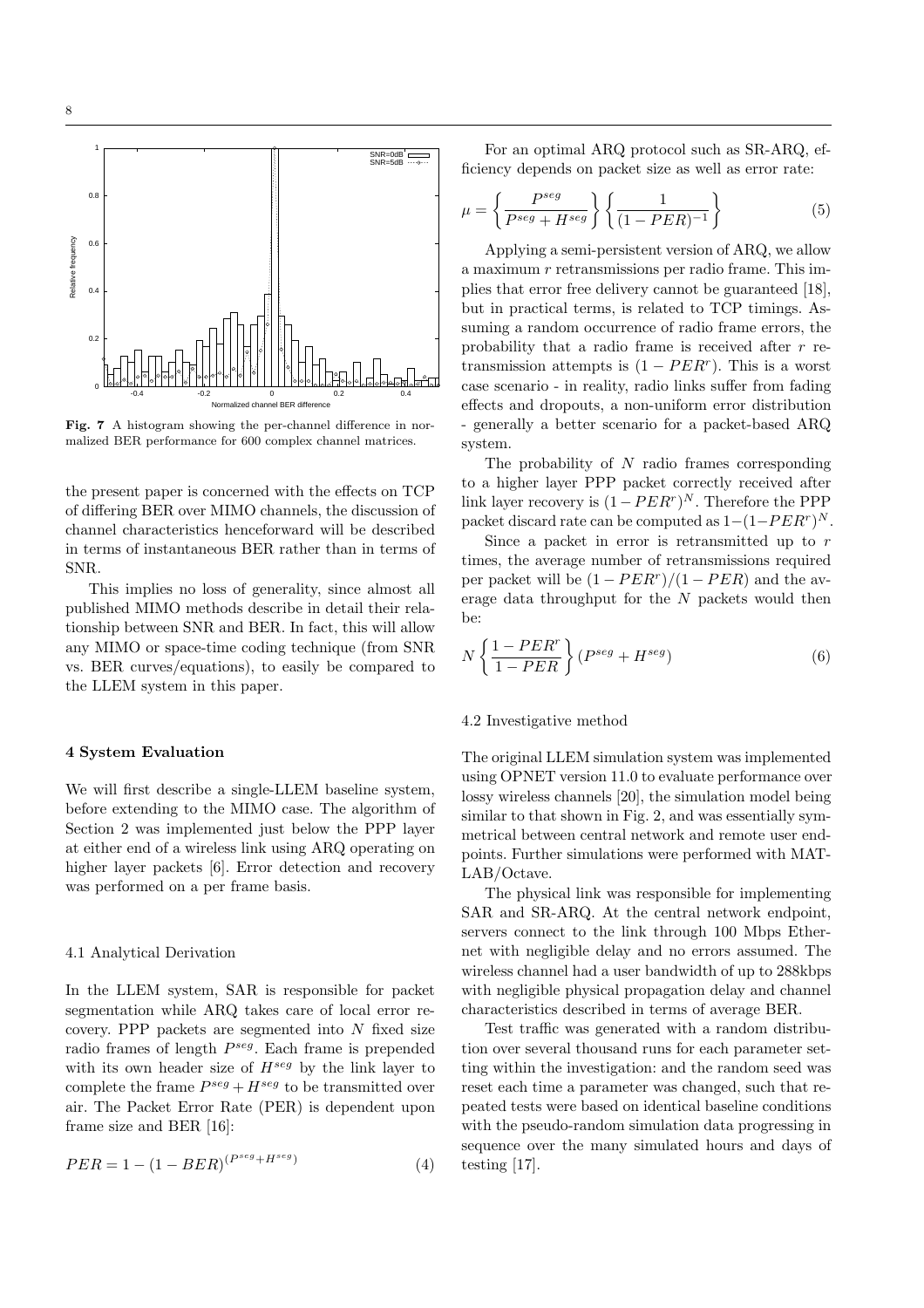|  | <b>Table 1</b> Simulation Parameters |
|--|--------------------------------------|
|  |                                      |

| Attribute          | Value                                                     |             |  |
|--------------------|-----------------------------------------------------------|-------------|--|
| <b>TCP Flavour</b> | Reno                                                      |             |  |
| Data Rates         | 288, 256, 224, 192, 160 kbps                              |             |  |
| <b>BER</b> Range   | $10^{-7}$ , $10^{-6}$ , $10^{-5}$ , $10^{-4}$ , $10^{-3}$ |             |  |
| Radio Frame        | 32 Bytes                                                  |             |  |
| LL Sliding Window  | 61 Bytes                                                  |             |  |
| Max. No. of Retx.  | 5 radio frames, 15 TCP                                    |             |  |
| Application        | <b>HTTP</b>                                               | POP         |  |
| Object size        | Lognormal                                                 | Lognormal   |  |
| mean               | $10.5$ KiB                                                | 22.7 KiB    |  |
| std. dev.          | 24.5 KiB                                                  | 200.3 KiB   |  |
| max.               | $2.0$ MiB                                                 | none        |  |
| Objects/page       | Pareto                                                    | n/a         |  |
| mean               | 5.64                                                      | n/a         |  |
| max.               | 53                                                        | n/a         |  |
| Interarrival time  | exponential                                               | exponential |  |
| mean               | 30 s                                                      | 360 s       |  |

The model was used to investigate the performance of the system for given channels, and thus derive LLEM system parameters including optimal radio frame size, sliding window buffer size, maximum allowed retransmission attempts allowed per radio frame, plus TCP parameters such as maximum segment size and buffer provision [21]. For a single-pipe MIMO system (which appears to the link layer like enhanced-performance SISO), the main simulation parameters are listed in Table 1.

# 5 Results

The effect of BER on user data rates for various channel BERs was investigated. In particular, the criteria of latency and throughput were examined for different traffic types, such as HyperText Transfer Protocol (HTTP) and Post Office Protocol (POP).

# 5.1 single-LLEM

Simulated data transfers were made from a server at a central office location to the remote user over a wireless channel for cases both with and without link-layer mitigation in the presence of wireless channel BERs of  $10^{-5}$ to  $10^{-3}$  and channel capacities of 160 to 288 kbits/s. The mean end-to-end data transfer times are plotted in Fig. 8. The figure shows POP and HTTP traffic for both raw TCP performance (no LLEM), and where a single-pipe mitigation scheme is enabled (with LLEM).

For both transport methods, the transfer time is given in seconds, and relates the time taken for the entire data set of items in the evaluation to be transferred.

When errors occur, delays result from radio frame failures and retransmissions and, in the worst case, retries reaching the maximum allowed and thus being dropped. Naturally higher channel capacities will result in faster transfers, and it can be seen that in most cases the transfer times was higher without link-layer mitigation – a clear indication of the effectiveness of the LLEM scheme.

It is evident that page load time for the HTTP tests at the higher BER is excessive: approaching 100 seconds, but is improved significanty through the use of single-pipe LLEM.

These tests underscore previous work which has described the benefits of link-layer error mitigation in general [9] and the particular MIMO LLEM scheme [21] employed. In this paper, we now investigate a new interconnection arrangement which is available for this LLEM scheme (and indeed other similar schemes), namely to make availabile physical sub-channels to the link layer.

# 5.2 single, dual and paired-LLEM

When physical sub-channels are made available to the link layer, the connection arrangments of Section 2.2 become possible. In order to explore the effect of these arrangments, simulations were constructed in which 500 MiB of data was transmitted through each structure at maximum rate, and conveyed over two channels experiencing equal mean BERs. Important metrics for this fixeddata simulation were the goodput and overall number of bytes transmitted. Up to five radio frame retransmissions were allowed, and IP packets were always discarded if any of the constituent radio frames were received corrupted. The system did not implement earlytermination of lost IP packets, in other words the remainder of an IP packet will continue to be transmitted even if the first radio frame has been lost (a more efficient implementation would be to detect IP delimiters, and immediately drop the transmission of an IP packet that has already been corrupted).

Goodput reduction is thus primarily through the mechanism of IP packet loss, which in turn relates to radio frame retransmission exceeding the maximum allowed attempts. The second metric, the overall number of bytes transmitted over air, is an indication of how 'hard' the system must work to deliver its payload, and determines overall system efficiency in the presence of BER.

Goodput versus mean BER is plotted in Fig. 9 which shows that at low BER, each structure achieves a nearperfect goodput, meaning that all IP packets were trans-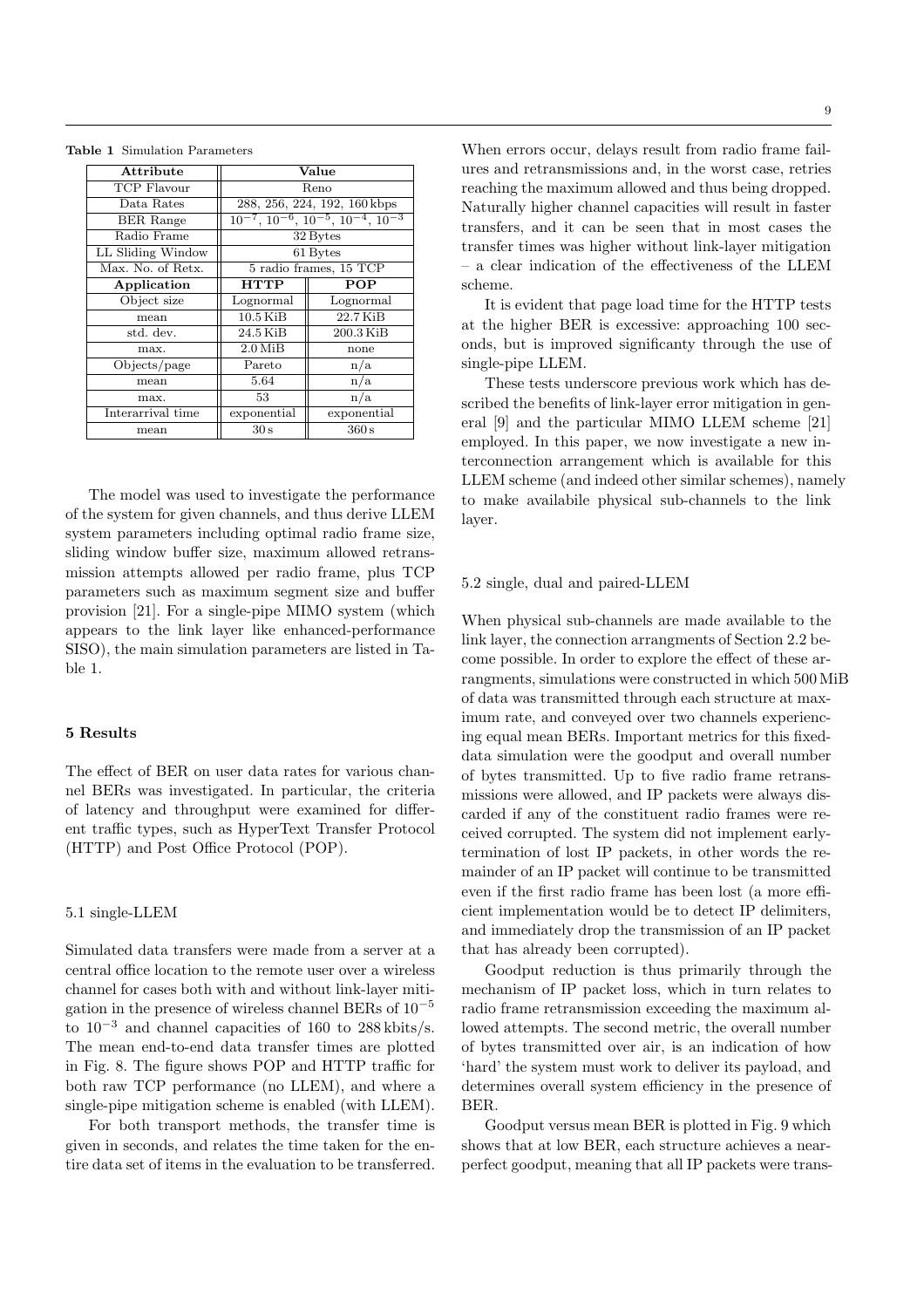

Fig. 8 User experienced HTTP page load and POP download times for various raw channel data rates and three channel BER conditions (for HTTP, only two shown for POP to preserve clarity) both with and without LLEM support.



Fig. 9 Goodput in bytes for the single, dual and paired LLEM structures plotted against bit error rate. A vertical line denotes the fixed BER of 0.00125 that has been chosen for several of the subsequent plots.

mitted successfully. However as BER increases, the number of lost IP packets increases, and hence goodput reduces. It can be seen that the performance of the dual-LLEM improves slightly over the single-LLEM system, but the paired-LLEM method performs significantly better. The primary reason for the improvement is the spreading of resent radio frames across both channels, and the consequent rapid servicing of NACKs in the first available transmission slot.

When considering the total number of bytes transmitted over air, Fig. 10 shows how the system suffers from increasing BER conditions: the number of resends,



Fig. 10 Total over-air transmission in bytes plotted against bit error rate, showing both the simulated and theoretical results.

and thus the total number of bytes transmitted in attempting to transfer the entire set of test data, increases smoothly with increasing BER. This figure also plots the expected total number of bytes transmitted based upon the average number of retransmissions given in Eqn. (6). Note that the throughput results for single, dual and paired LLEM arrangements are identical (errors are randomly and independently distributed): the real difference between the three will be seen later in the goodput results.

In real MIMO system deployments, error rates vary between channels (Section 3). So exporing the MIMO-LLEM goodput performance at fixed BER (of 0.00125, chosen to clearly differentiate the performance of each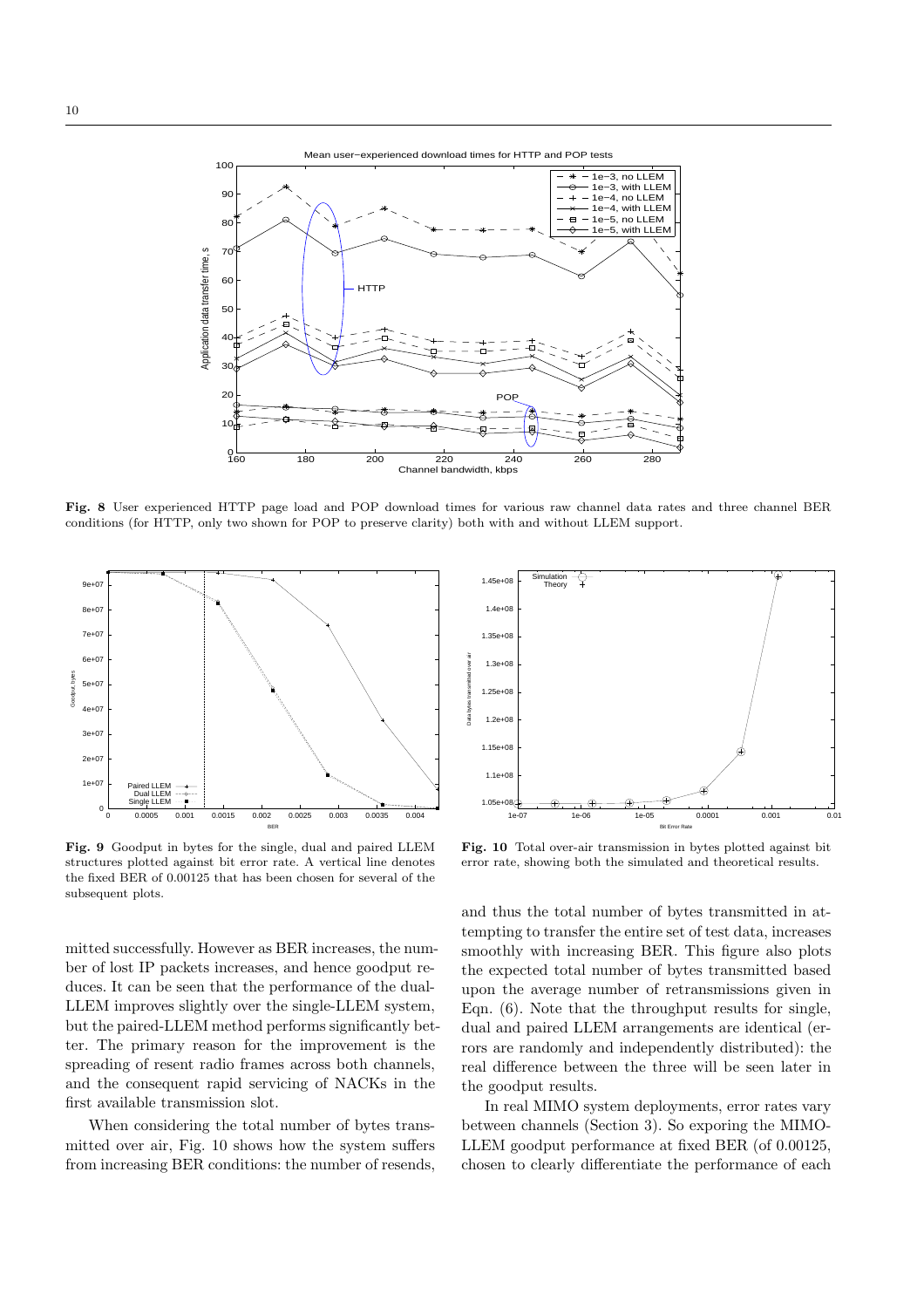

Fig. 11 Goodput in bytes for the single, dual and paired LLEM structures plotted against channel difference at BER=0.00125.



Fig. 12 Per-channel goodput in bytes for the single, dual and paired LLEM structures plotted against channel difference at BER=0.00125.

structure as seen in the plot of Fig. 9) with respect to instantaneous per-channel BER difference, yields Fig. 11). This shows the effect of exploiting the unequal attribution of instantaneous BER across channels, which otherwise may have equal long-term average BER, on the three LLEM connection arrangements.

In fact, Fig. 11 is very interesting: whilst the paired-LLEM structure remains the highest performing arrangement at 0.00125 BER, the slender advantage of the dual-LLEM structure over the single-LLEM structure is easily lost as the channel BER differential increases above about 8%. In fact, such a situation is likely to occur in practice (see Fig. 7 in Section 3). It can thus be predicted that no advantage will be gained through employing dual-LLEM over single-LLEM in a practical system.

To explore further, the differential performance is plotted in Fig. 12 on a per channel basis. This com-



Fig. 13 Radio frames received in error per-LLEM for the single and paired LLEM structures plotted against channel difference at BER=0.00125.

pares each structure and plots the different goodput of individual channels as the channel error difference increases. The dual-LLEM structure exhibits very different levels of per-channel performance as channel difference increases: typically one channel starts to experience high error rates while the other channel performs well. However, the paired-LLEM structure, which crossresends erroneous NACKed radio frames, has a perchannel performance which is relatively constant. In effect, the better channel is compensating for the poorer channel as and when necessary (such as when a poorer channel radio frame is NACKed), but otherwise is able to experience excellent goodput. Overall, performance is improved through this mechanism.

Interestingly, the same trend is notable in the figure for the single-LLEM structure at the very high channel difference extreme where one channel totally fails to operate. Both structures are able to continue operating by transferring retransmits to the good channel.

This is illustrated further in Fig. 13 showing the number of erroneous radio link frames for each of the LLEM units in the paired-LLEM structure and for the single-LLEM structure. Clearly, the error performance is, as expected, linear with the differential BER exhibited per channel, but the single-LLEM structure experiences the average BER. The performance advantage of dual-LLEM between the two extremes of channel difference is tied to the ability of the structure to best exploit one good channel when available.

# 6 Conclusion

This paper has investigated how real time TCP/IP data can be delivered over a MIMO link with the help of local